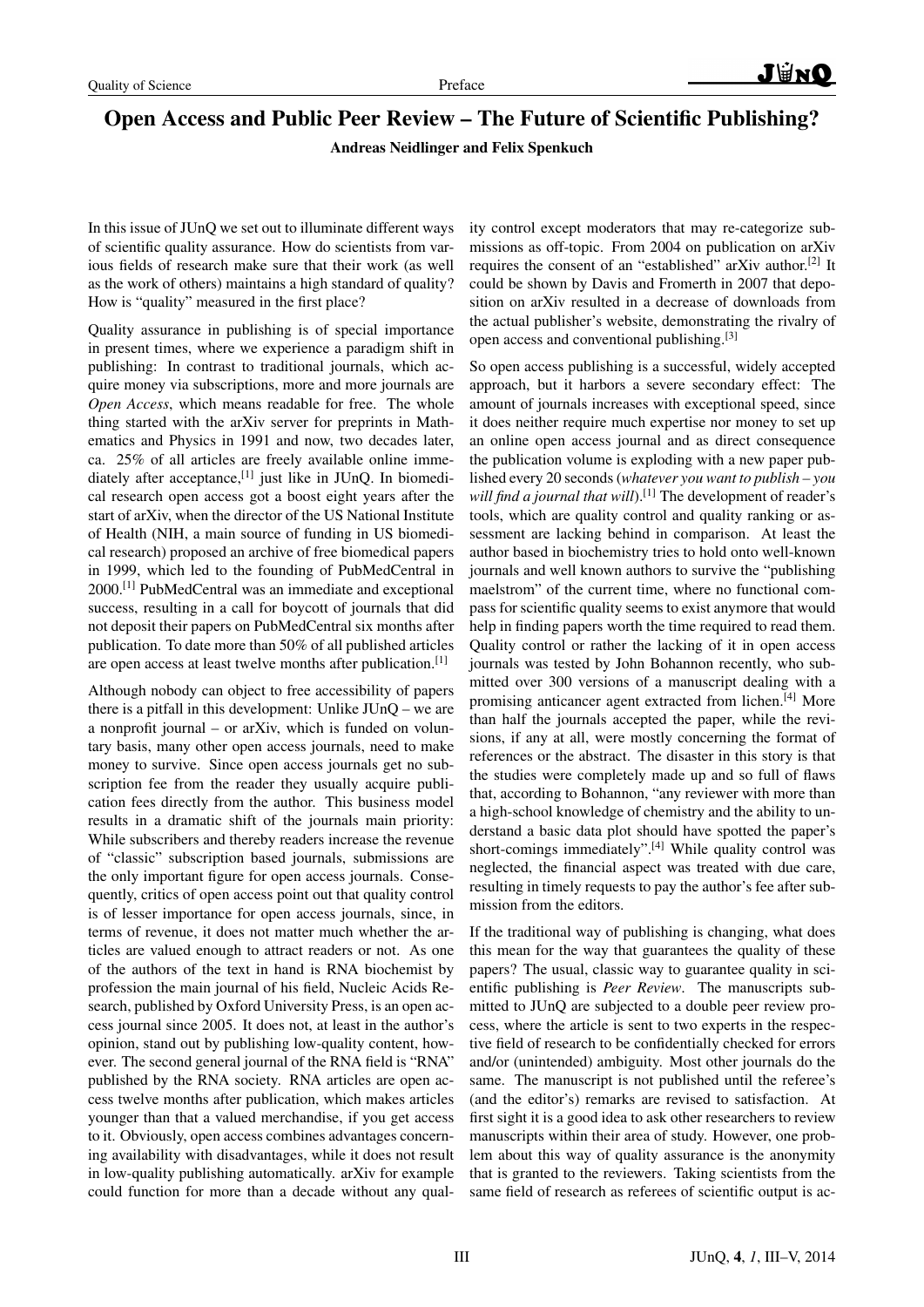tually like asking the head of software development of the Microsoft Windows platform to evaluate the work of the competing brand Apple or vice versa. Scientists from the same field are mostly nothing less than strong competitors, a rivalry which can, in extreme cases, result in more or less arbitrary or overly critical referee reports. Thus, the rivalry between author and referee might abolish an effective quality control.

A different approach to manuscript review is *Open/Public Peer Review*, which allows immediate publication of manuscripts after a cursory quality check avoiding thereby that many months pass between submission and final publication. Still experts from the same or adjacent fields of research are addressed to review the manuscript, but peer review is done after publication, where stealing of data is no longer possible. The reviewers are selected and need to post their names and affiliations alongside with comments. It is not surprising that this new approach to quality control that deprived the reviewers of their anonymity was launched in a comparably small research discipline that is more driven by cooperation than by rivalry: Since 2001 the journal "Atmospheric Chemistry and Physics" (ACP) applies post-publication public peer review with great success: The "Anticipation of public peer review and discussion deters authors from submitting low-quality manuscripts and, thus, relieves editors and referees from spending too much time on deficient submissions", while the reviewers have to identify themselves only to the authors directly.<sup>[5]</sup>

It seems fitting that the just cited review on ACP was published in a journal of the "Frontiers" series founded in 2007 at the Swiss Federal Institute of Technology in Lausanne. According to the editor in chief of "Frontiers in Neuroscience", Idan Segev, the group of journals originated from the urge to change the "rejection attitude" of referees that reviewed papers with the sole aim to find fundamental flaws culminating in rejection. The idea behind "Frontiers" was that reviewers and authors should be united rather by the idea to improve the paper than working against each other. When the paper passed a "threshold of excellence" in this "independent review phase" it enters an "interactive review", as Segev stated, that consists of discussions between all authors, the still anonymous reviewers and editors using an online forum. Frontiers calls their review process the "fastest review system in publishing" and sees it as a revised peer-review process. The so-called "Frontiers Evaluation System" may then elevate a respective paper to a new tier: Based on the reading activities in the first three months after publication and on scores supplied by the "Frontiers community" articles can qualify for a second peer review step which eventually may transform them into review style articles that are targeted to a broader audience. The Frontiers Series also features special ad-hoc publications called "General Commentaries" that are subjected to post-publication review and a community network that increased article views and downloads by 30%.<sup>[6,7]</sup>

ally, since it was taken up by Vitek Tracz, chairman of a conglomerate called the Science Navigation Group and one of the most important publishers of the last decade. Tracz launched a journal called F1000Research, which is, of course, open access, but also applies a new postpublication public peer review.[8] Furthermore, all gathered data from the study must be included in unprocessed form in the submission, allowing other researchers to dissect the manuscript down to the bone of raw data. As Tracz puts it, one does not "just want the narrative of what you think you found, but what you actually found".[8]

Public or not: The scientist doing literature research is still faced with a steadily and fast increasing number of journals and publications and thereby in a never more urgent need of a powerful quality compass. How to evaluate science is a question that was reflected already by Prof. Konradin Metze in JunQ ca. 18 months ago in JUnQ's 2<sup>nd</sup> issue.<sup>[10]</sup> The best known criterion to date is the impact factor generated by the Thomson Reuters database "Web of Science", which tries to estimate the "mean citedness" of an article published in a specific journal. Metze sees the impact factor as detrimental to science and as "nonsense (. . . ) to measure something" and even calls for caution if one uses the citation count of the very article under investigation to evaluate its impact, since especially pure "methodological papers" may get high citation counts if compared to revolutionary and paradigm changing papers of e.g. Einstein or Watson and Crick. Metze attests "counting citations (. . . ) to be the best proxy available at the moment  $(\dots)$  [but that it] should be used with great caution".<sup>1</sup> Even if we do not use the impact factor to direct our reading habits or decide where we publish, many will admit that they categorize journals in a more or less subjective "ranking system". Brembs *et al.* recently wrote about "unintended consequences of journal rank" in, where else could it be, a Frontiers journal.<sup>[9]</sup> The authors state that journal rank is a weak to moderate predictor of perceived importance, meaning that only few papers that are published in high ranked journals get highly cited, while others don't although published at high rank. In addition Brembs *et al.* see journal rank as a "moderate to strong predictor of intentional as well as unintentional scientific unreliability" that is expensive, delays science and frustrates researchers. Similar to Konradin Metze<sup>[10]</sup> Brembs *et al.* criticize that the impact factor violates "most basic scientific standards" while generating a "subjective judgment of journal quality". The surprising conclusion of the review: A return of scholarly communication "back to the research institutions", culminating in a transformation of scientific publishing into an "archival publication system" that would be run by librarians. Professional editors could have their place in this new system by being paid for selecting especially important work post-publication. The authors envision a publishing system where the "products of our [the scientist's] labor is back under our own control", where open evaluation, metrics and social networks control quality, but see that "almost anything appears superior to the

Post-publication peer review may leave its niche eventu-

<sup>&</sup>lt;sup>1</sup>Editorial note: For another approach on rating scientific output take a look at Michael Schreiber's text about the Hirsch index on page 5 in this issue of JUnQ.